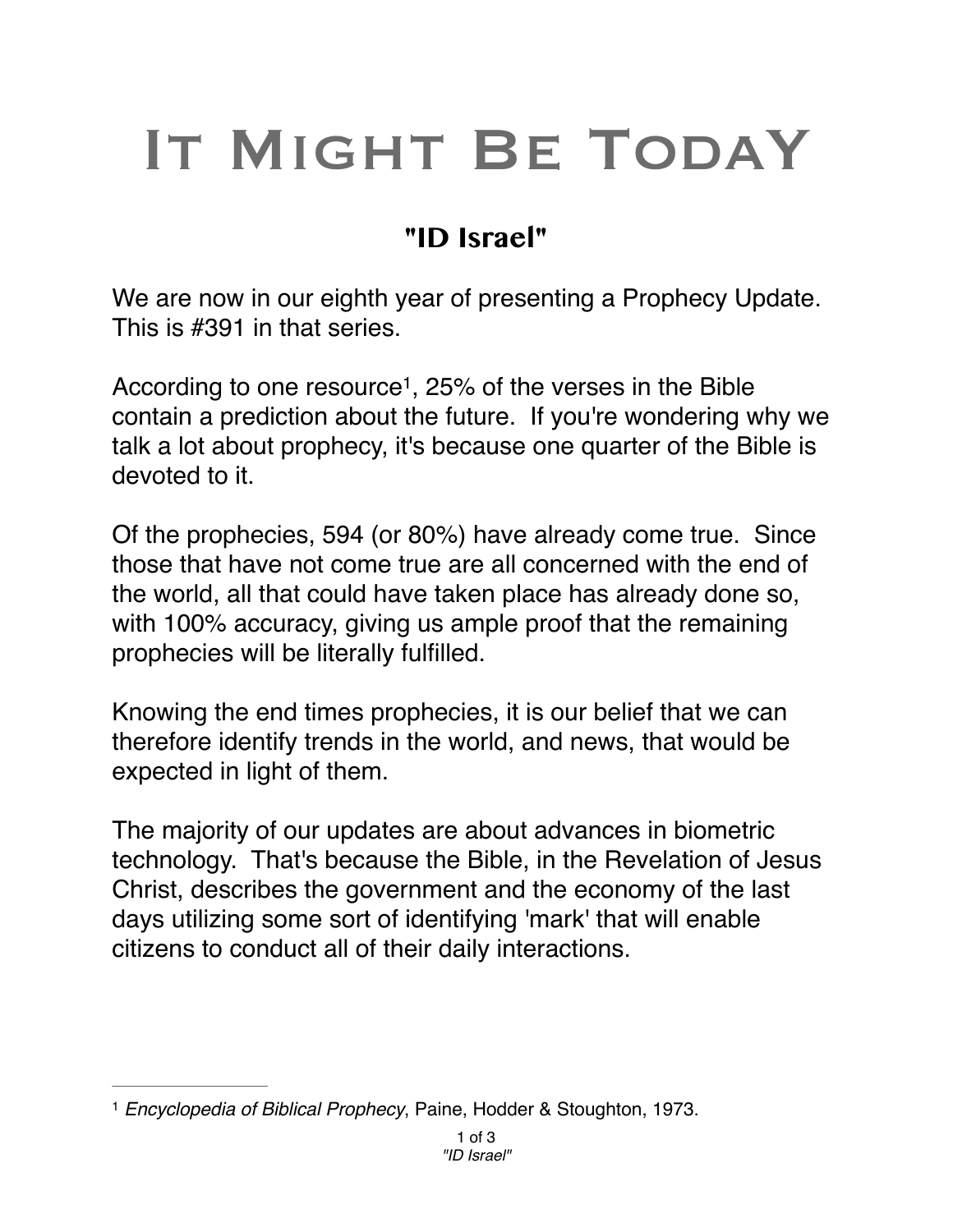It's commonly called "the mark of the beast," the beast being a name for the antichrist. He will cause everyone to take his 'mark' on or in their hand or forehead. Without this biometric id, no one will be able to buy or sell, or interact with the government.

It is interesting to see Israel moving towards a mandatory biometric id. On April 14, the Jerusalem Post published a story titled, *Erdan wants advanced biometric ID card mandatory for all Israelis.*

## Excerpts:

All citizens will have to gradually move to biometric identification, Interior Minister Gilad Erdan said Monday, submitting a report on the system's pilot run to the cabinet and Knesset.

"Smart biometric documentation that cannot be counterfeited, together with use of the biometric data will allow a full security and defense package for Israeli citizens' identities and will balance our responsibility to ensure their security with our requirement to defend their privacy," Erdan stated.

The biometric database pilot period lasted two years, during which over 630,000 Israelis volunteered to receive biometric passports and identification cards.

The report, submitted to cabinet secretary Avichai Mandelblit and Knesset Speaker Yuli Edelstein, reviewed whether smart ID is necessary, biometric databases around the world, alternative plans, possibilities of identity theft and the damage it could cause, how to secure the database, and more.

http://www.jpost.com/Israel-News/Politics-And-Diplomacy/Erdan-wants-advanced-biometric-ID-cardmandatory-for-all-Israelis-397994